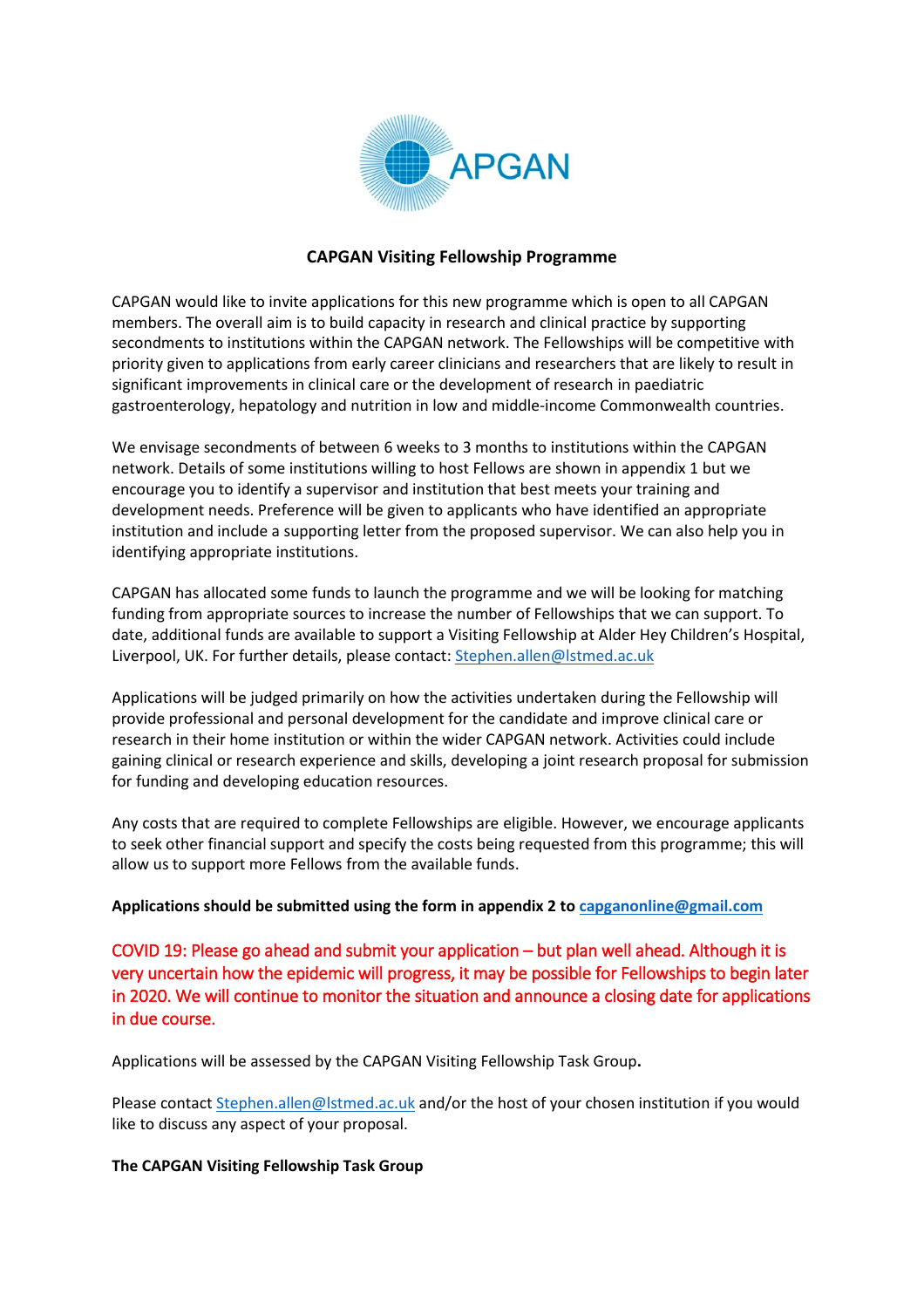# **Appendix 1: CAPGAN members keen to host Visiting Fellows**

# **Department of Pediatric Gastroenterology, Hepatology and Liver Transplantation, Medanta, The Medicity Hospital – Gurgaon, Haryana, India**

We can provide panoramic experience in clinical aspects of gastroenterology, hepatology, gut motility and endoscopy. Our centre undertakes between 30-35 liver transplants in children each year with excellent outcomes. We have a very busy in-patient service and manage 20-25 paediatric gastroenterology outpatients daily. Contact: Dr. Neelam Mohan, drneelammohan@yahoo.com

# **Oxford University Hospitals NHS FT, Oxford, UK**

We will support a CAPGAN Clinical Fellowship focussed on gastrointestinal mucosal immunology. The Fellow will benefit from significant exposure to all aspects of inflammatory bowel disease (IBD) management including diagnostic and therapeutic approaches to very early-onset IBD, and IBD occurring in the context of monogenic disorders affecting the immune system. There will be opportunities to engage with clinician scientists and fundamental biologists working in relevant areas, with attendance at laboratory meetings, seminars, and time spent observing laboratory work. We would hope to be able to tailor exposure to meet the Fellow's specific interests and requirements. Contact: Dr Kelsey Jones; [kelsey.jones@kennedy.ox.ac.uk](mailto:kelsey.jones@kennedy.ox.ac.uk)

# **Washington University School of Medicine, USA**

Expertise in clinical field trials in sub-Saharan Africa including conducting evidence-based nutrition intervention trials, gut health tests, neurocognitive performance testing and microbiome characterization. Operates large field stations and food production facilities in Ghana, Ivory Coast, Malawi and Sierra Leone. The fellowships would likely occur at a field site.

Contact: Prof Mark Manary; [manary@kids.wustl.edu;](mailto:manary@kids.wustl.edu) [http://research.peds.wustl.edu/faculty/manary\\_mark\\_j;](http://research.peds.wustl.edu/faculty/manary_mark_j) [www.projectpeanutbutter.org](https://protect-eu.mimecast.com/s/YUQjC7pm0iwBwPCkW5vO?domain=projectpeanutbutter.org)

# **Alder Hey Children's Hospital, Liverpool, UK**

We can support clinical observerships in all aspects of paediatric gastroenterology including inflammatory bowel disease, coeliac disease, gut motility disorders, eosinophilic oesophagitis, familial polyposis, short bowel syndrome and intestinal failure requiring home parenteral nutrition. We have regular endoscopy lists including PEG insertion and support from paediatric dieticians, GI physiology (oesophageal pH and impedance; ano-rectal manometry, breath testing, video capsule endoscopy) and also child psychology support for our complex GI cohort. We manage hepatology disorders in joint clinics with other specialist centres. We have an active programme of clinical research and can support Fellows in developing their own research proposals. We support undergraduate education and post graduate training to completion of certificate of training in paediatric gastroenterology, hepatology and nutrition.

Contact: Prof Steve Allen; [Stephen.allen@lstmed.ac.uk](mailto:Stephen.allen@lstmed.ac.uk) <https://www.lstmed.ac.uk/about/people/professor-stephen-allen>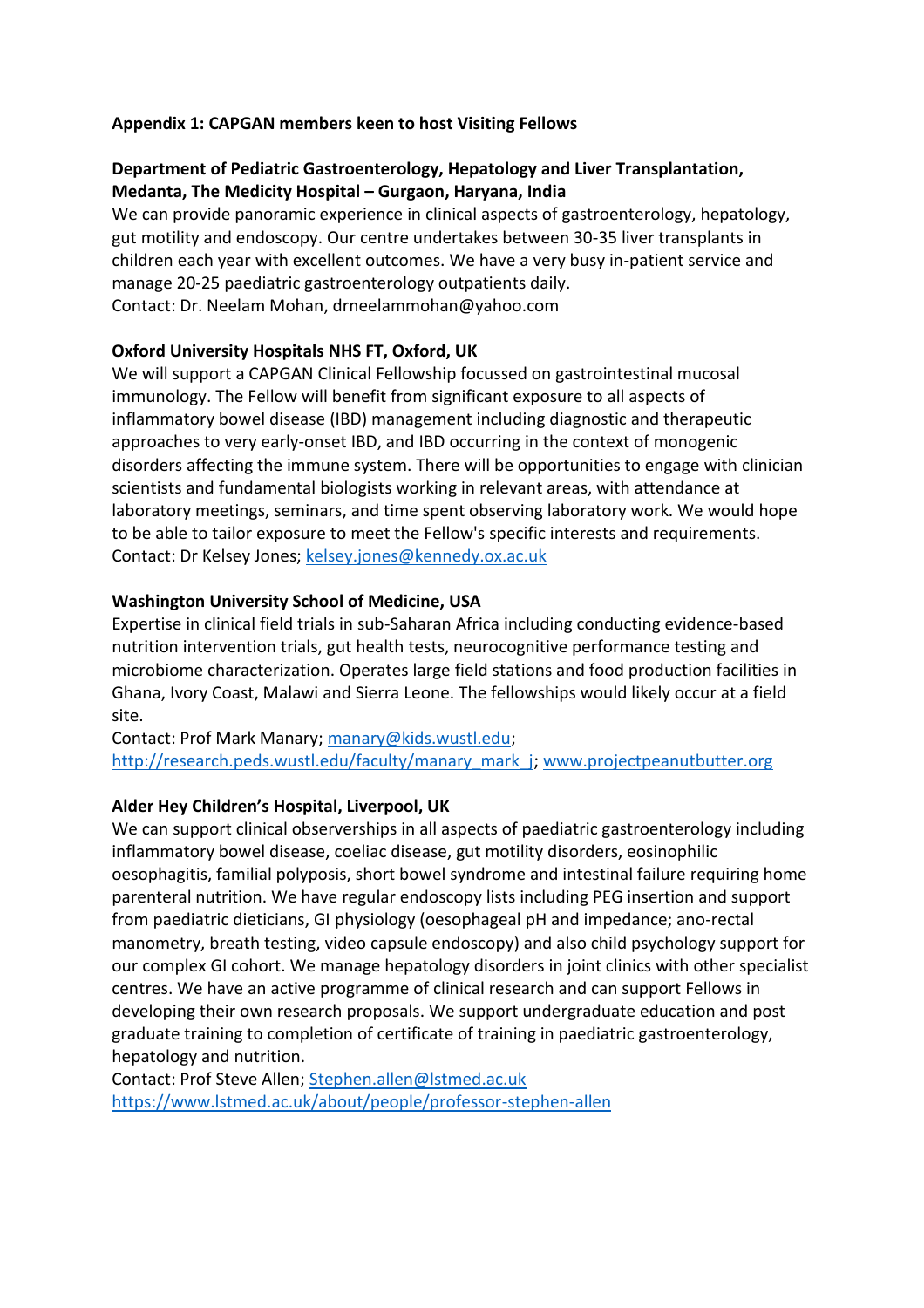# **Caribbean Institute for Health Research (CAIHR), Kingston, Jamaica**

CAIHR (and subsidiary Units: Tropical Metabolism Research Unit, Sickle Cell Unit, Epidemiology Research Unit) is located on The Mona Campus of the University of the West Indies. Visiting Fellows will be able to observe on-going research in nutrition, growth, metabolism and sickle cell disease. Fellows will benefit from exposure to recruitment in the field and all activities of clinical research and laboratory analysis. There will be opportunities to engage with clinician scientists, basic scientists and epidemiologists who can contribute to the development of research ideas. Fellows will also benefit from attending the weekly academic seminars and journal club activities.

Contact: Dr Debbie Thompson: [debbie.thompson@uwimona.edu.jm](mailto:debbie.thompson@uwimona.edu.jm)

# **Mulago National Referral Hospital, Makerere University, Uganda**

We accept Visiting Fellows for training and research on our large Mwanamugimu Nutrition Unit and use WHO guidelines for the management of severe malnutrition. Our unit has been a center of excellence for since 1960 with current bed capacity of about 100 for children with severe acute malnutrition. We also have large inpatient and outpatient load for children of over 250 and 120 per day, respectively. We receive under- and post-graduate trainees/or fellows from several international Universities and we have an International Office that supports these operational activities.

Contact: Dr. Ezekiel Mupere: mupez@yahoo.com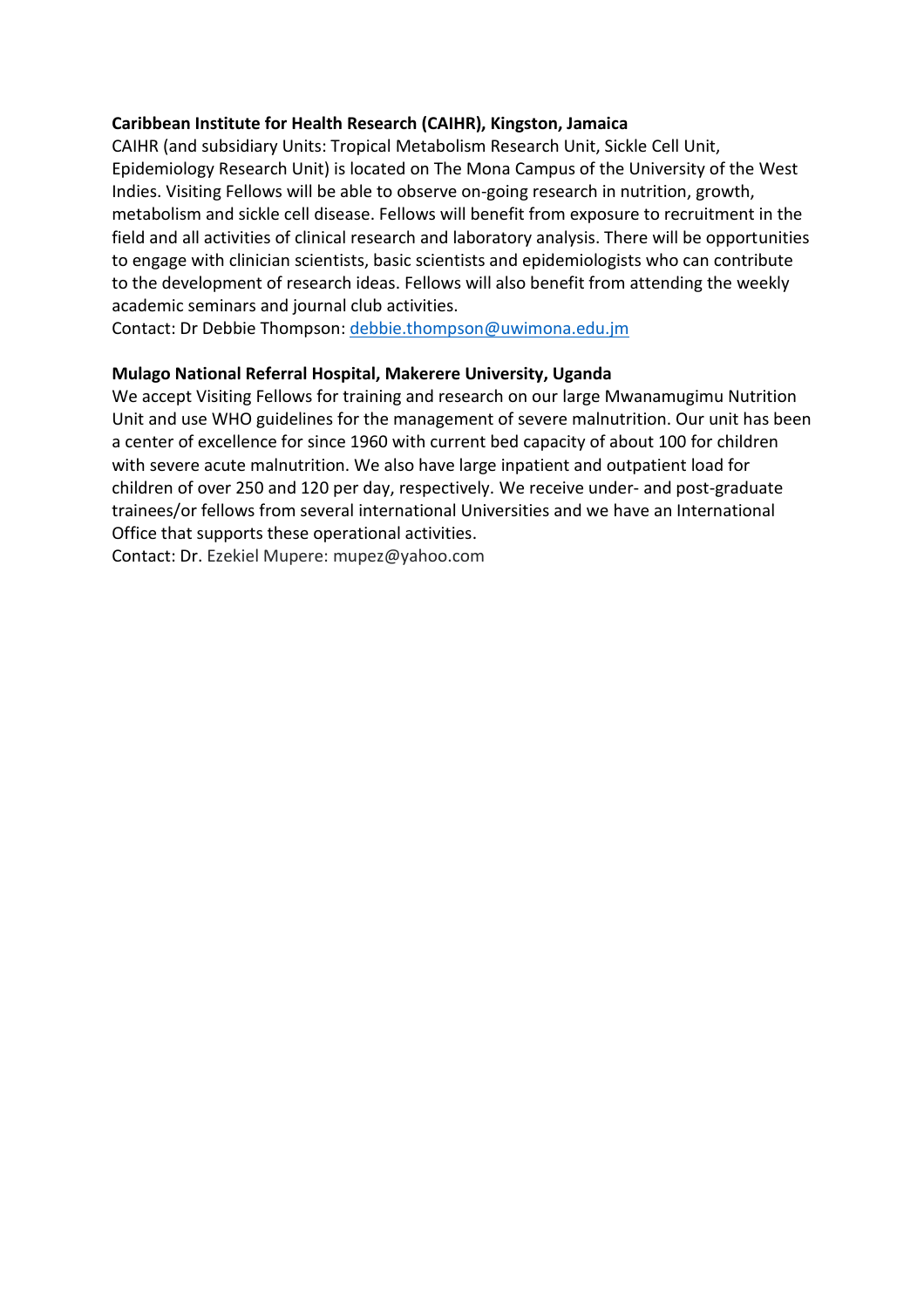# **Appendix 2: Application form**



# **CAPGAN Visiting Fellowship Application Form**

| Fellowship title:                                               |  |                                            |  |  |
|-----------------------------------------------------------------|--|--------------------------------------------|--|--|
| <b>Your details</b>                                             |  |                                            |  |  |
| Name:                                                           |  |                                            |  |  |
| Current position:                                               |  |                                            |  |  |
| Employer:                                                       |  |                                            |  |  |
| Address:                                                        |  |                                            |  |  |
| e mail:                                                         |  |                                            |  |  |
| phone number:                                                   |  |                                            |  |  |
| Have you secured approval form your Head of<br>Department?      |  | Yes / No / not required<br>(please circle) |  |  |
| Please attach a 2 page CV                                       |  |                                            |  |  |
| Have you identified a host institution and supervisor(s)?       |  | Yes / No (please circle)                   |  |  |
| If yes,                                                         |  |                                            |  |  |
| Name(s) of supervisor(s):                                       |  |                                            |  |  |
|                                                                 |  |                                            |  |  |
| Host institution:                                               |  |                                            |  |  |
|                                                                 |  |                                            |  |  |
|                                                                 |  |                                            |  |  |
| Please include a supporting letter from your host if available. |  |                                            |  |  |